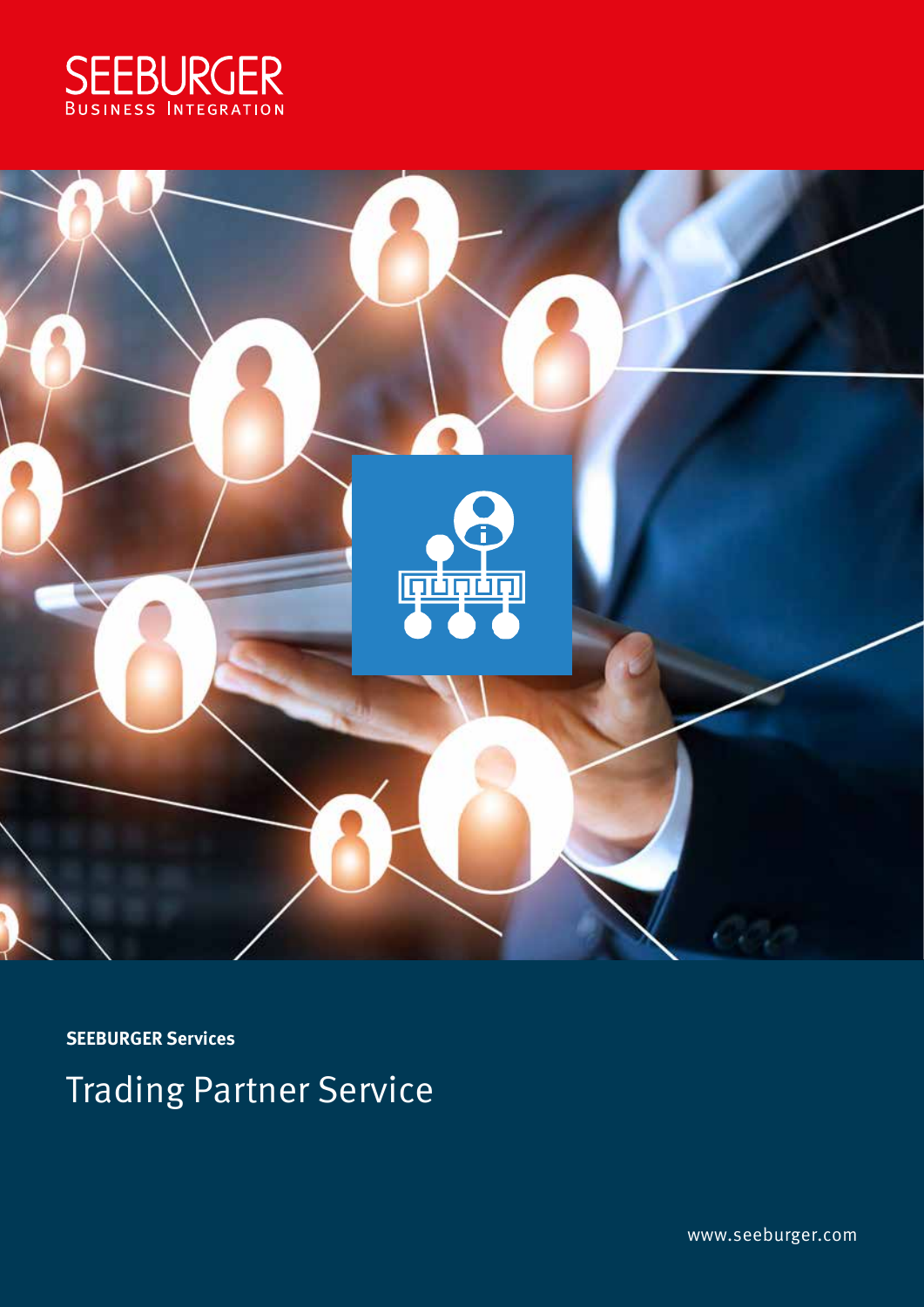#### INTRODUCTION

## **What is the SEEBURGER Trading Partner Service**

Do you have the resources to handle your trading partners' incidents and inquiries directly? Would you like a single point of contact for your specialist department and trading partners to efficiently, and promptly, address and troubleshoot all integration questions and issues?

Trading partners are customers and suppliers, as well as service providers who are connected to your systems via an EDI interface or WebEDI. With the Trading Partner Service, SEEBURGER becomes your direct single point of contact for handling all communications with your specialist department and trading partners in order to clarify and resolve issues.

The SEEBURGER Trading Partner Service supports EDI operations between your business and your trading partners, and any EDI data transfer problems or data quality errors are handled directly by SEEBURGER experts. The SEEBURGER team can also manage change requests that arise from day-to-day business and document these requests in a Change Request Management catalogue.

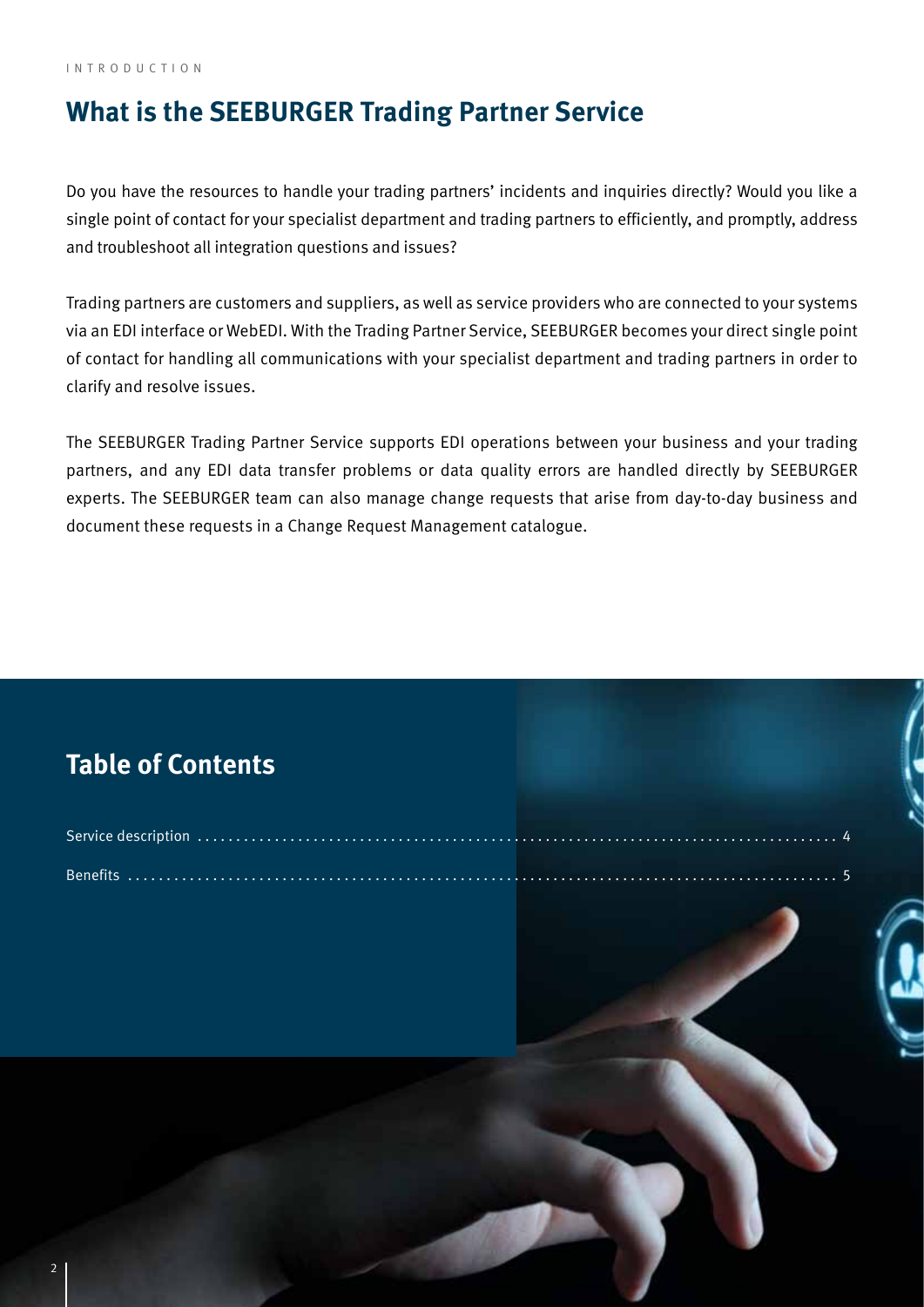### **Overview**



With Trading Partner Support, SEEBURGER becomes the "Single Point of Contact (SPOC)" for your trading partners and directly handles their requests. Simply refer your trading partners to SEEBURGER Trading Partner Support for all inquiries relating to ongoing operations. SEEBURGER Trading Partner Support is the interface between your specialist department and your trading partners.

**Change Request Management** enables you to outsource predefined change requests to SEEBURGER Trading Partner Support during the operating phase. SEEBURGER Trading Partner Support manages the connection of single, new trading partners, as well as changes to communication protocols and business processes.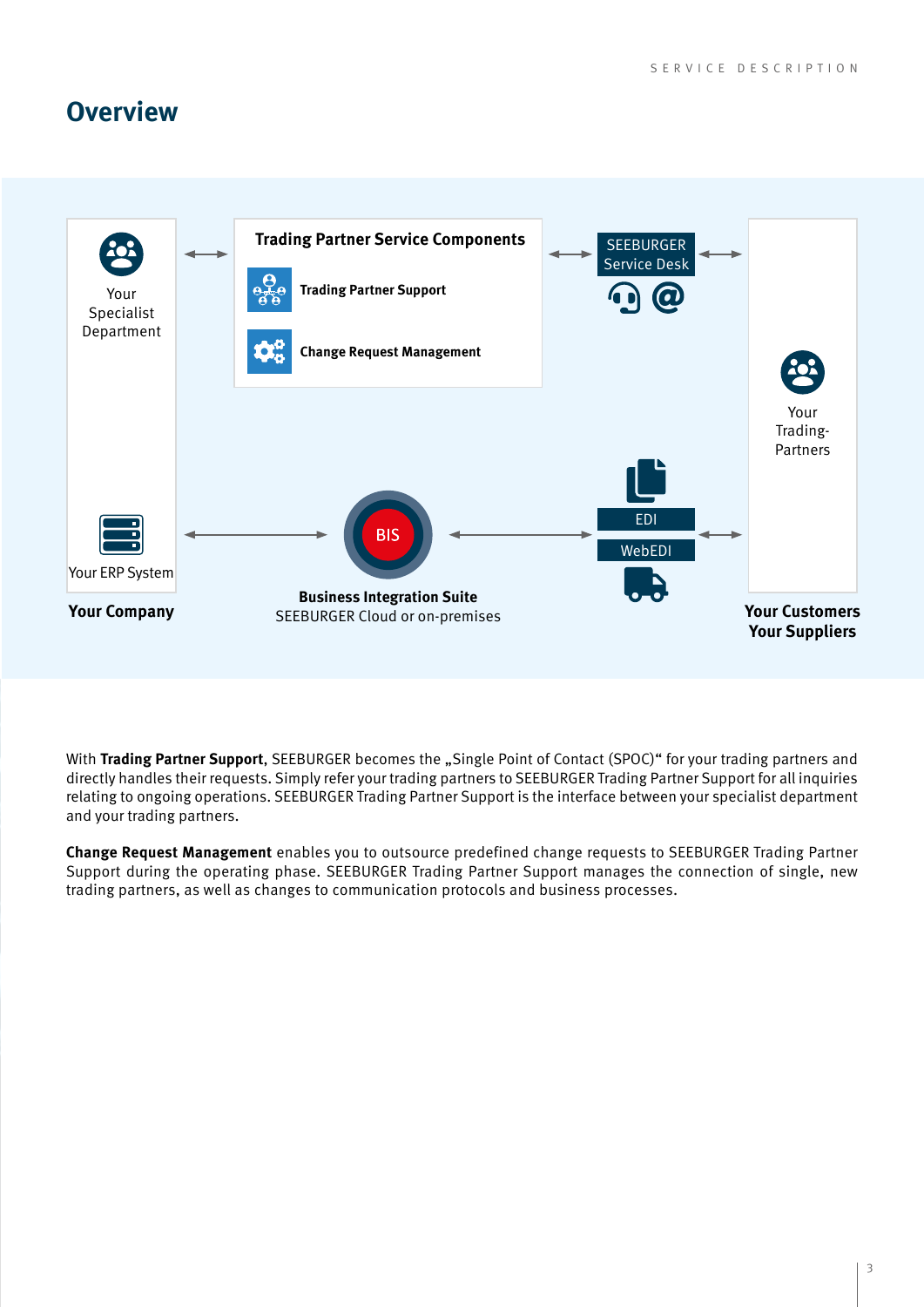# **Trading Partner Service Components**

### **Trading Partner Support is the core of the Trading Partner Service offering, and includes:**



Single Point of Contact for your trading partners



Technical assistance with EDI data transfers for your trading partners



Process error analysis and handling: – Conversion errors – Communication errors



Communications in German and English



Follow-up of missing EDI messages: – in SEEBURGER BIS via BIS MT – in customer ERP systems

#### **Change Request Management includes:**



Setting up trading partners in existing business processes

- Configuration of communication data in the SEEBURGER BIS or the B2B Directory
- Creation of the processing rule (standard entity) in SEEBURGER BIS
- Connection testing and message validation
- Go-live support



Changes to existing connections – Master data communication changes

– Certificate changes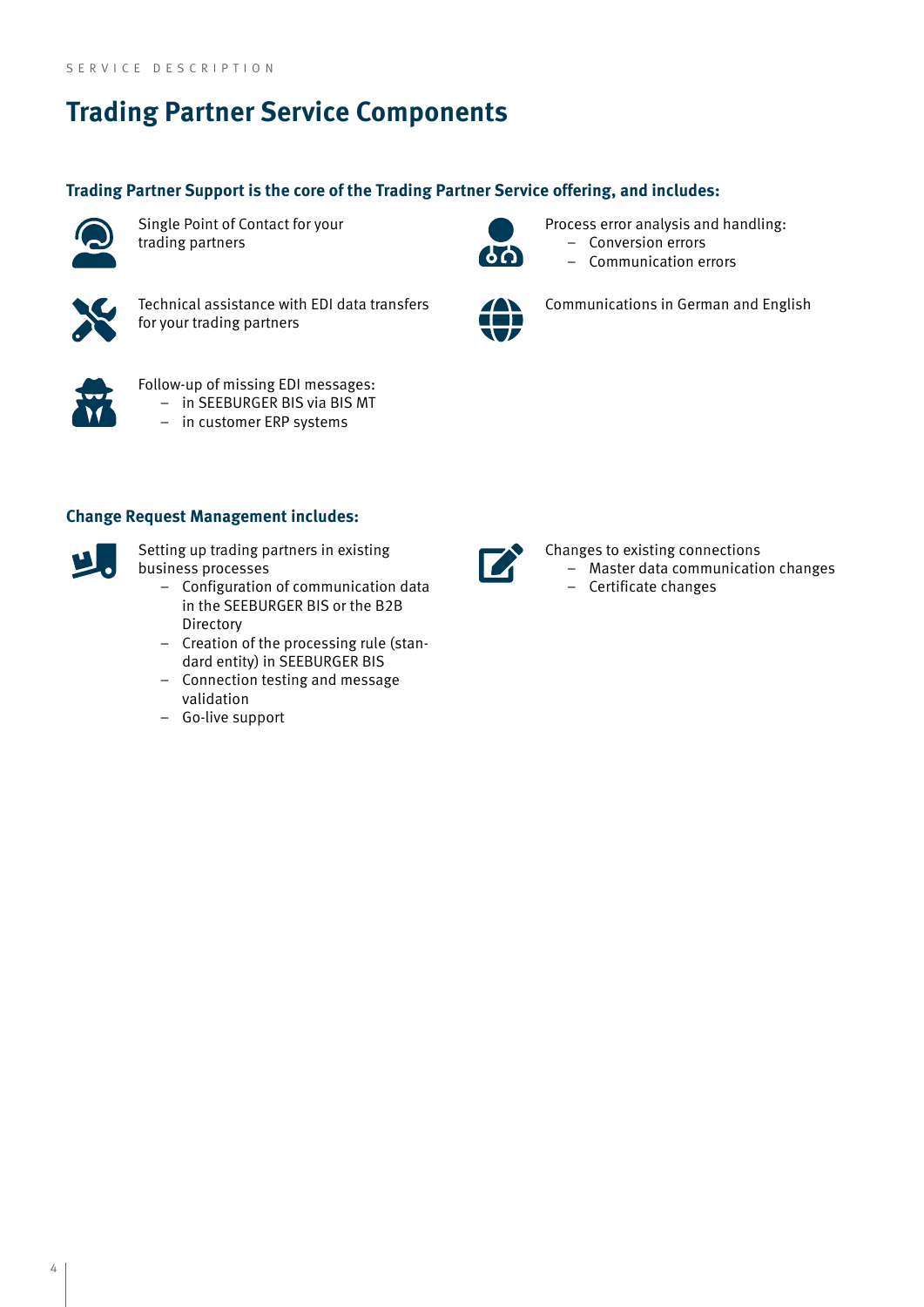### **Advantages**

As a part of the SEEBURGER Trading Partner Service, our Trading Partner Support is the single point of contact for you, your suppliers and your customers. Through the direct, daily operational support of SEEBURGER experts who assist with data exchange questions and message transfer errors, our Trading Partner Service reduces the workload for your customers to increase the satisfaction of both your customers and suppliers.

#### **Trading Partner Support (TPS)**

- $\bullet$ Support hotline for you and your trading partners
- $\bullet$ Content-related errors are reported directly to the TPS – not your specialist department
- $\bullet$ Immediate error analysis and research when your trading partners contact us
- Direct, personal contact with SEEBURGER EDI experts Ø

### **Change Request Management**

- Ø Outsourcing of change requests
- Direct communication with your trading partners  $\boldsymbol{\nu}$
- Processing of your change requests by SEEBURGER EDI experts  $\boldsymbol{\mathcal{S}}$